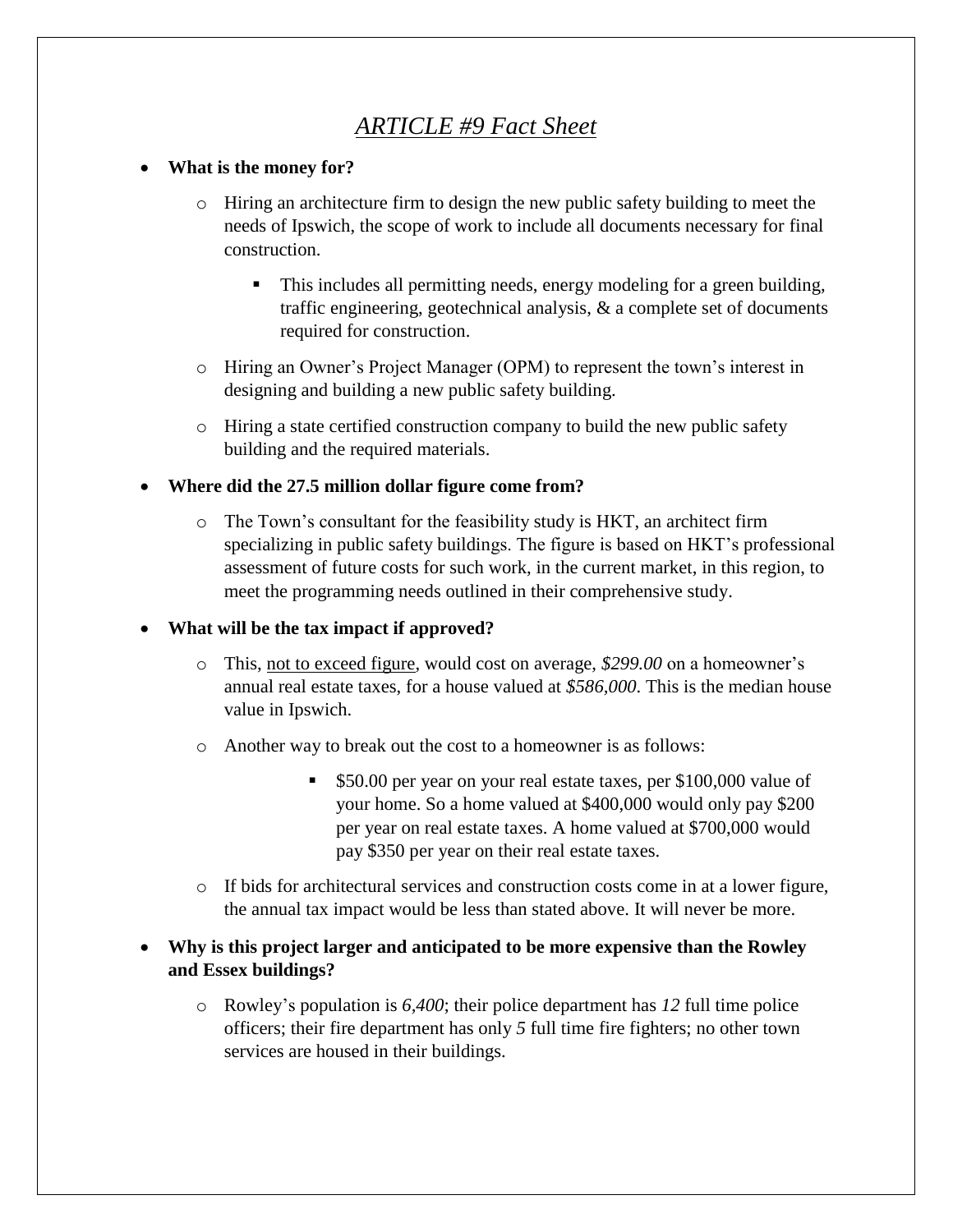- o Essex's population is *4,000*; their police department has *10* full time police officers; their fire department has no full time fire fighters; no other town services are housed in their building.
- o Ipswich's population is *14,000*; our police department has *25* full time police officers, our fire department has *19* full time fire fighters; our building will also provide spaces for the Shellfish Department, Harbors Department, Emergency Communications Department and the Emergency Management Department.
- o Both Rowley & Essex went out to construction bid in 2018 and 2019, respectively. We will not know our actual construction costs until we seek bids in 2022, after completing the building's design, engineering & construction documents.

#### **Why is the building anticipated to be so big?**

- o Compared to other public safety facilities being built in Massachusetts, by similar sized towns, our *29,600* sq. ft. building is more conservative in size.
- o Comparisons to similar sized town's currently building public safety facilities, would be Charlton, MA & Ashland, MA. Charlton's population is *13,000*, their building is *40,800* sq. ft. and has a cost of \$*29* million. Ashland's population is *16,500*, their building is *38,260* sq. ft. and will cost \$*30.9* million. Both went out to bid in 2019.

### **Did you consider a smaller size building to reduce the cost to tax payers?**

- o Absolutely. The Public Safety Committee, in consultation with our professional consultants, HKT, reduced the overall size of the building on three separate occasions by aggressively combining operational spaces whenever possible.
- o We reduced the original size of the building by nearly *12,000* sq. ft., which represents a 29% reduction (nearly 1/3 of the original design size).
- **If we vote to support the funding for design and construction (Article #9) are we then committed to a particular design?**
	- o No, while we seek proposals from competing architectural firms, and then hire the one best suited to our project, the conversation about design will continue. There will be many public meetings about design goals for voters to attend and offer opinions.

## **How long will it take to hire an architect firm & design the building for future construction? How long will it take for the construction of a new building?**

o We expect the hiring process and subsequent design work to take approximately one year.